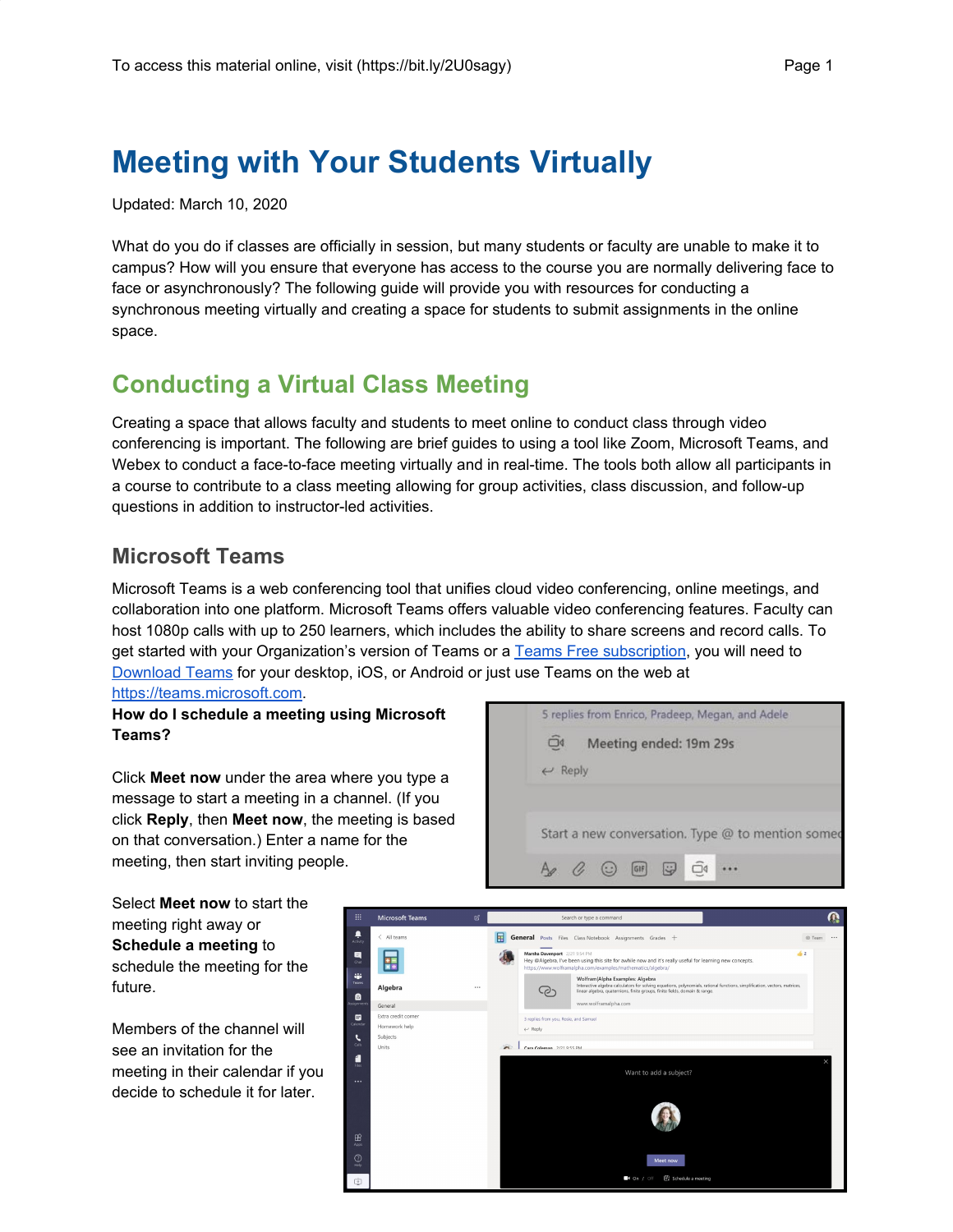## **How do I start a meeting using Microsoft Teams?**

Find the meeting invitation in the channel of your team or on your **Teams calendar.**

| Ü     | Calendar                                                                        |               |                                      |                                                                  | ○ Meet now<br>$+$ New meeting |  |  |  |
|-------|---------------------------------------------------------------------------------|---------------|--------------------------------------|------------------------------------------------------------------|-------------------------------|--|--|--|
|       | [j] Today<br>March 2020 $\vee$<br>$\boxdot$ Work week $\vee$<br>$\epsilon$<br>> |               |                                      |                                                                  |                               |  |  |  |
| MA TT | 02<br>Monday                                                                    | 03<br>Tuesday | 04<br>Wednesday                      | 05<br>Thursday                                                   | 06<br>Friday                  |  |  |  |
|       |                                                                                 |               |                                      |                                                                  |                               |  |  |  |
| 12 PM |                                                                                 |               |                                      |                                                                  |                               |  |  |  |
| PM    |                                                                                 |               | Physical Science Lab<br>Cara Coleman | $\qquad \qquad \qquad \qquad \qquad \qquad \qquad \qquad \qquad$ |                               |  |  |  |
| 2 PM  |                                                                                 |               |                                      |                                                                  |                               |  |  |  |
| 3 PM  |                                                                                 |               |                                      |                                                                  |                               |  |  |  |

**Click Join** to join the meeting.

|                  | $\times$ Cancel meeting<br>Time zone: (UTC-08:00) Pacific Time (US & Canada)<br>Meeting options                                       | <b>Tracking</b>           |
|------------------|---------------------------------------------------------------------------------------------------------------------------------------|---------------------------|
| 0                | Physical Science Lab                                                                                                                  | Cara Coleman<br>Organizer |
| $\mathfrak{S}^*$ | Add required attendees<br>+ Optional                                                                                                  |                           |
|                  | Mar 4, 2020<br>1:00 PM $\vee$ $\rightarrow$ Mar 4, 2020<br>1:30 PM $\sim$ 30m<br>All day                                              |                           |
|                  | Does not repeat $\sim$                                                                                                                |                           |
| 目                | Physical Science > General                                                                                                            |                           |
|                  | Add location                                                                                                                          |                           |
| Ξ                | $I \cup S \mid \forall A \land \text{Paragraph} \vee I_x \mid \in \in E \equiv \equiv \mid \mathbf{1} \cup \infty \equiv \cdots$<br>В |                           |
|                  | <b>Join Microsoft Teams Meeting</b><br>+1 469-297-6880 United States, Dallas (Toll)                                                   |                           |
|                  | Conference ID: 325 583 673#                                                                                                           |                           |

#### **Getting students started using Microsoft Teams: <https://bit.ly/38KyWfL>**

### **Zoom**

Zoom is a web conferencing tool that unifies cloud video conferencing, online meetings, and collaboration into one platform. Using Zoom to schedule course video conferences and recordings can help keep your class going. Zoom offers free accounts to all users. To get started using the service, you should [download](https://zoom.us/support/download) and [install](https://zoom.us/support/download) Zoom for your Mac, PC, mobile, or tablet device. To get started, or to learn more below:

#### **How do I schedule a meeting using Zoom? Video Tutorial**

#### **[\(https://youtu.be/ZAYv8sVPTxU](https://youtu.be/ZAYv8sVPTxU) )**

- 1. Go to [https://zoom.us](https://zoom.us/) or Open your Zoom client and sign in to Zoom.
- 2. Click on the Schedule icon. This will open the scheduler window.
- 3. Select your meeting settings.

| Schedule |  |
|----------|--|

| <b>Topic:</b>                 |                                                          |                    |                          |  |
|-------------------------------|----------------------------------------------------------|--------------------|--------------------------|--|
| Grant MacLaren's Zoom Meeting |                                                          |                    |                          |  |
| Start:                        | <b>Tue</b>                                               | 8,2019<br>January  | $\div$<br>11:00 AM<br>国一 |  |
| Duration:                     |                                                          | $\checkmark$<br>Hr | $\theta$<br>$\vee$ Min   |  |
|                               | (GMT-08:00) Pacific Time (US and Canada)<br>$\checkmark$ |                    |                          |  |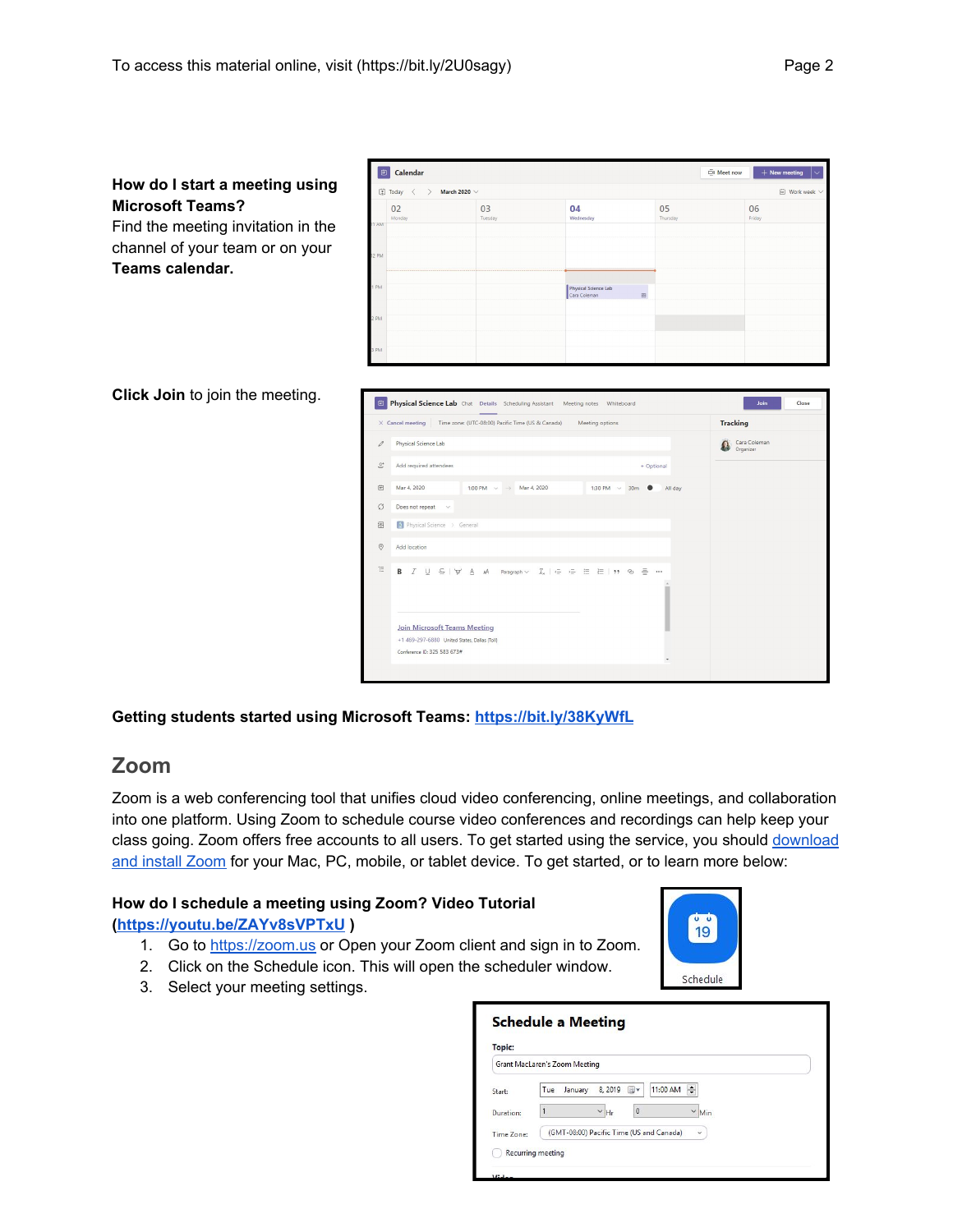#### **How do I start a meeting using Zoom?**

If you do NOT have the Zoom app installed, go to [zoom.us](https://zoom.us/) and select "Host a Meeting" to start the installation. If you DO have the App installed:

- 1. **Open your Zoom app** on your desktop and click **Sign In**.
- 2. **Log in using the E-mail and password** that you have created, or with Google(Gmail), Facebook, or Login with SSO.



3. **Click the downward arrow** and select **Start with video**, then click **New Meeting** to start an instant meeting.



#### **Getting students started using Zoom: <https://youtu.be/HqncX7RE0wM>**

### **WebEx**

Webex has the ability to make your virtual class meetings possible and more effective. The software allows you to deliver live, interactive sessions to students anywhere, and keep them engaged with hands-on training, tests, and breakout sessions to enhance their learning. To get started, or to learn more below:

#### **How do I schedule a meeting using WebEx?**

Log in to your institution's Webex Training site and go to **Host a Session > Schedule Training**.

At a minimum, complete session information, like registration requirements, date, audio settings, and attendees. You can also set up breakout sessions, computer labs, and course material in advance.

| Session and Access Information  |                                                                                                                                                                                                                                                                                                                                                                                         |                      |
|---------------------------------|-----------------------------------------------------------------------------------------------------------------------------------------------------------------------------------------------------------------------------------------------------------------------------------------------------------------------------------------------------------------------------------------|----------------------|
| Topic:<br>Set session password: | Cisco Webex Training Session<br>(Required) Copy from<br>@<br>Required) Password Criteria<br>This session will have over 500 attendees<br>Automatically delete session after it ends                                                                                                                                                                                                     |                      |
| Session fee and payment:        | Send a copy of the attendee invitation to me<br>ю<br>Enter the amount you want to charge attendees. Enter 0 if you do not want to charge.<br>You must enable attendee registration to use this feature<br>Session fee (USD\$): 0<br>Allow attendees to use promotion codes<br>All promotion codes can be used for this session<br>Add promotion codes that can be used for this session |                      |
|                                 |                                                                                                                                                                                                                                                                                                                                                                                         | <b>Start Session</b> |
| Audio Conference Settings       |                                                                                                                                                                                                                                                                                                                                                                                         |                      |
| Select conference type:         | Webex Audio<br>۰<br>Display toll-free number Show toll-free dialing restrictions                                                                                                                                                                                                                                                                                                        |                      |
|                                 | (Toll number is always displayed.)<br>Display global call-in numbers<br>(Global call-in numbers are displayed at meeting start.)<br>Mute attendees upon entry                                                                                                                                                                                                                           |                      |
| Entry and exit tone:            | No Tone<br>$\mathbf{v}$                                                                                                                                                                                                                                                                                                                                                                 |                      |
| Date and Time                   |                                                                                                                                                                                                                                                                                                                                                                                         |                      |
| Starting time:                  | ▼ 10 ▼ 2018 ▼ 0<br>August<br>2 v 30 v am @ pm Plan session time zones                                                                                                                                                                                                                                                                                                                   |                      |
| Time zone:                      | San Francisco (Pacific Daylight Time, GMT-07:00)<br>$\blacktriangleright$ Attendees can join $5 \blacktriangleright$ minutes before the start time                                                                                                                                                                                                                                      |                      |
| Occurrence:                     | Attendees can also connect to audio conference<br>Single-session class                                                                                                                                                                                                                                                                                                                  |                      |
|                                 | Recurring single-session class (attendees register for one session)<br>Multiple-session course (attendee register for entire sequence)<br>Schedule irregular sessions (each session may be edited separately later)                                                                                                                                                                     |                      |
| Estimated duration:             | 1 hour .<br>۰                                                                                                                                                                                                                                                                                                                                                                           |                      |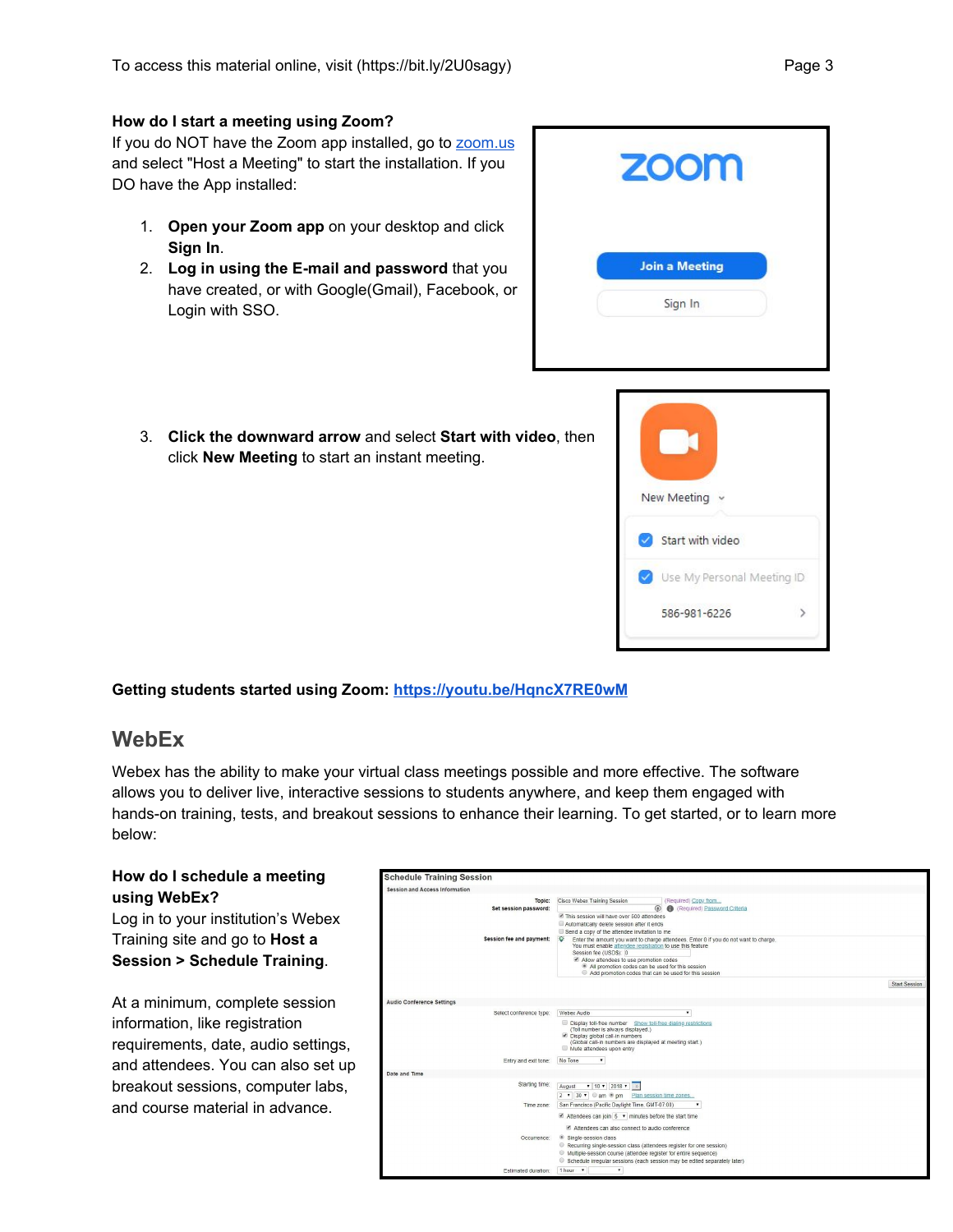#### **How do I start a meeting using WebEx?**

At the scheduled time, log in to your organization's Webex Training site. **Go to My Webex > My Meetings**, **locate your training session**, and **select Start**.

| My Webex Meetings                |                                                           |          |                        |  |  |
|----------------------------------|-----------------------------------------------------------|----------|------------------------|--|--|
| Daily<br>Weekly                  | Monthly<br>All Meetings                                   |          |                        |  |  |
| The meetings you host            | < July 17, 2018 > 3<br>Show past meetings<br>$\mathbf{v}$ |          |                        |  |  |
| $\Box$ Time $\blacktriangledown$ | Topic                                                     | Type     | <b>Requests Status</b> |  |  |
| $1:00$ pm                        | <b>Emergency Preparedness</b>                             | Training | N/A<br><b>Start</b>    |  |  |
| Cancel Meeting                   |                                                           |          |                        |  |  |

#### **Getting students started using WebEx: <https://bit.ly/2IxbQyi>**

## **Creating a Space for Assignment Submissions**

Providing online access to course materials in D2L Brightspace will help to extend the virtual meeting space you created above. In this section, we will cover creating classroom meeting modules, uploading course materials and creating assignments for submission in D2L Brightspace.

## **Creating a Classroom Meeting Module**

When trying to move course content online, it can be challenging to translate what should be added from your face-to-face classroom into an online module. The most important thing to consider is how to clearly communicate with students in every module course expectations and requirements. **A full resource for creating modules in D2L Brightspace can be found at <https://bit.ly/38GVjlW>.**

- 1. Access your institution's D2L Brightspace instance
- 2. Log in using your institution's login credentials
- 3. Click to access your course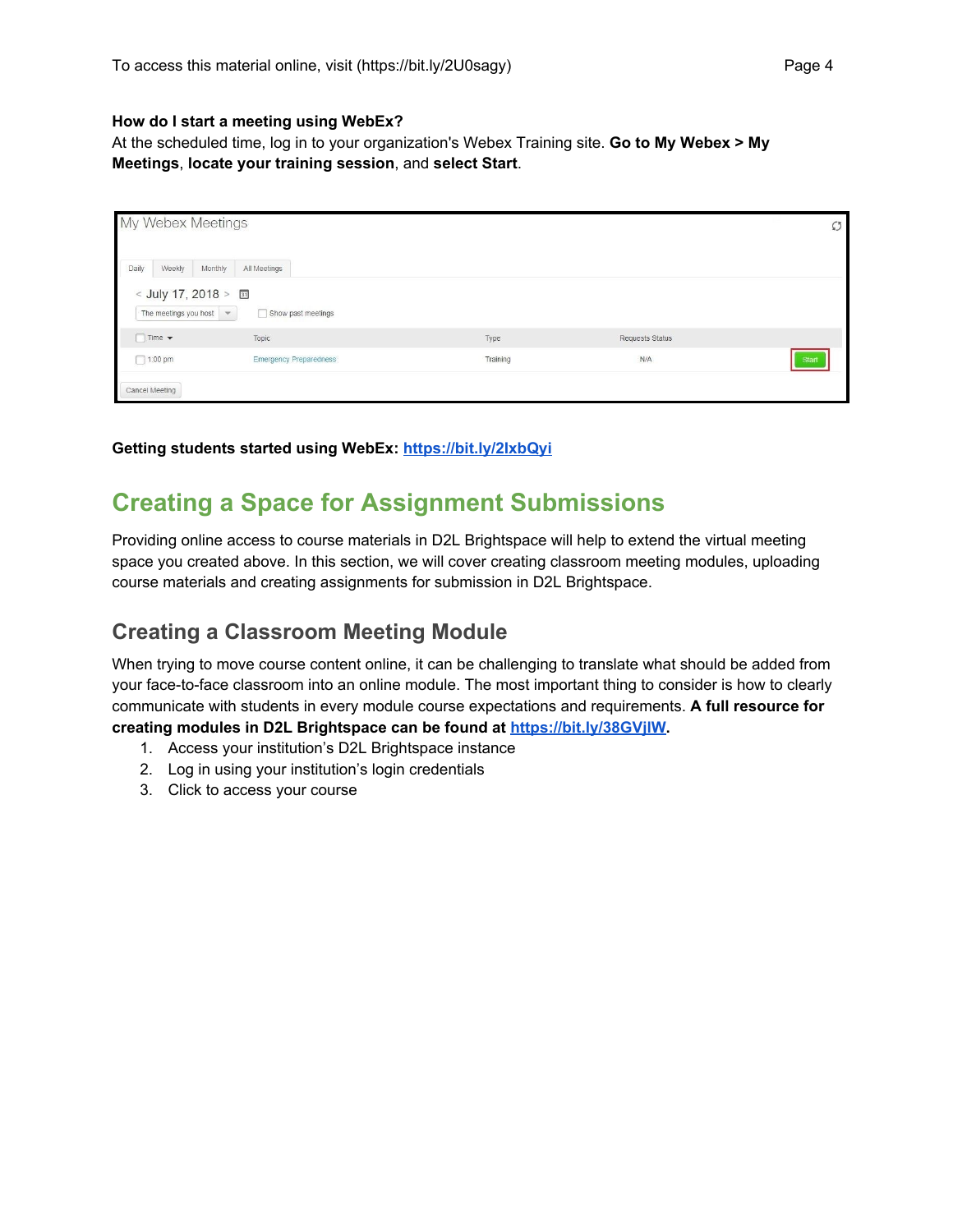- Assignments Calendar Class Progress Classlist Content Discussions ePortfolio Grades Quizzes Surveys Course Admin Table of Contents ~ Settings **R** Print ا فر **专** Overview **SR** Bulk Edit Related Tools V Expand All | Collapse All Bookmarks **户** Course Schedule  $\equiv$  Developer Information Þ **Table of Contents**  $[120]$  $\equiv$  Getting Started Developer  $\vert 4 \rangle$  $\equiv$  Information Draft Upload / Create v **Existing Activities** ■ Getting Started  $\equiv$ **Instructor Information** Web Page Module 1:  $\boldsymbol{9}$ Understanding the **Sample Submodule**  $\equiv$  Message from  $\equiv$  Changing and to complete) Challenging Office Web Page Existing Activities v Ends June 3 **E** Course Expec Drag and drop files here to create and update topics Module 2:  $\boxed{14}$ Web Page Developing ≡ Course Syllab Professional Skills, Web Page Preparing for Your Add a module Employment "Print this document"  $\equiv$ **Weekly S** Ends June 10 ė  $\sqrt{8}$ Module 3: Time ≡ Management Ends June 10 Add a sub-module. Add a module...
- 4. Click on the **Content tab** in the course's **NavBar**

5. Under **Table of Contents**, Enter a **Module Name** in the **Add Module** field at the bottom and click **Enter/Return on your keyboard**.

## **Uploading Course Materials**

You must create a module before you can add topics (content items). Once you create modules, you can populate them with topics that match the materials you want to share with your learners. You can drag and drop files from your computer into a module, or you can select from the Content tool's New and Add Activities buttons to create new topics. To learn more about uploading course materials to D2L Brightspace, click <https://youtu.be/4uhsuMcyGxo>.

- 1. While in the **Content section** of the course, Click to access your **Module**.
- 2. Click **Upload/Create**.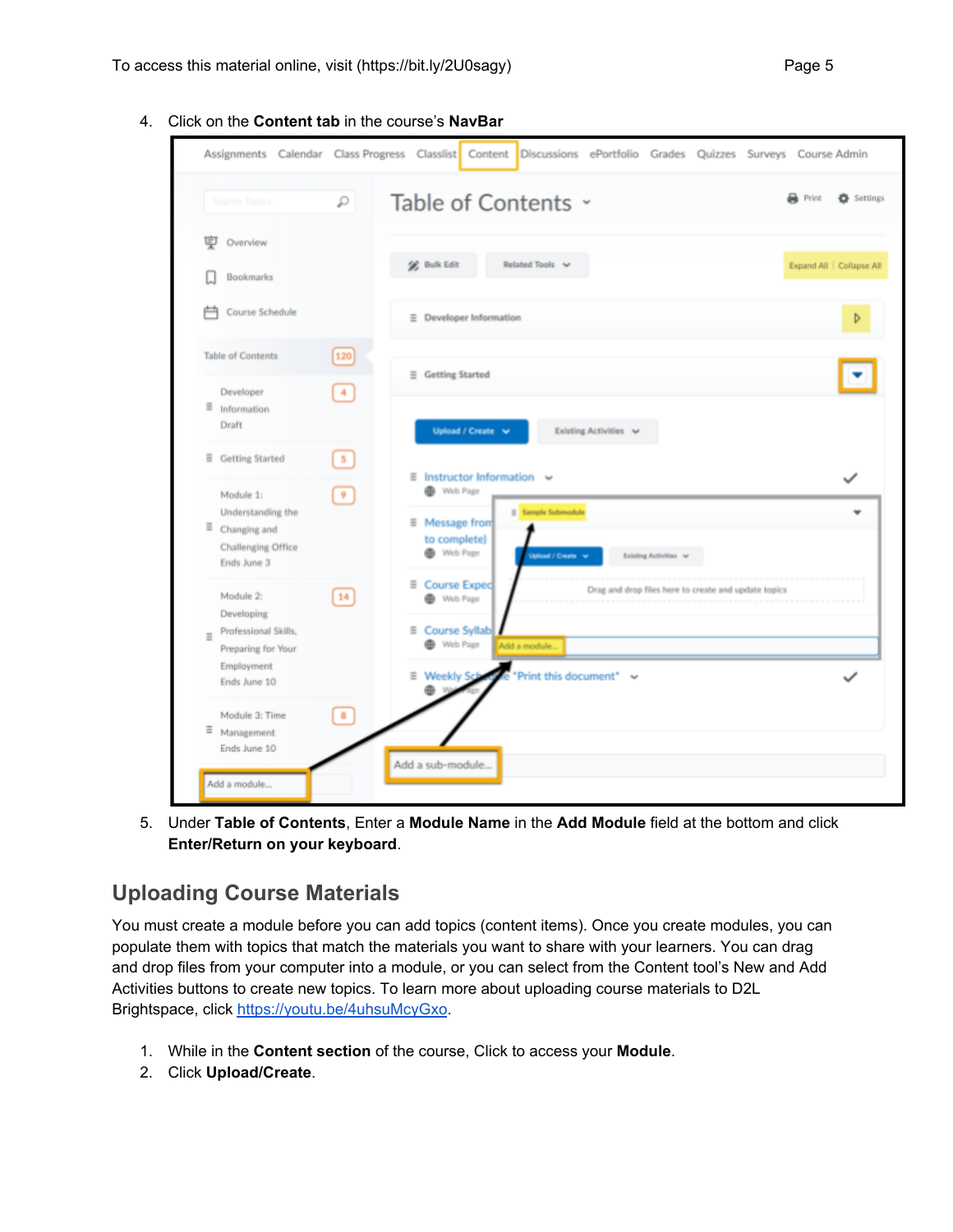3. **Chose the kind of material you want to add to the Module** and select the option best fitted for the material you plan to add.



## **Creating Assignment Folders**

Brightspace enables faculty to create assignments that allow students to submit their work for review and grading. To create an assignment, you can use the module created above to add a new Assignment, Quiz or Discussion to the course. For a more detailed review of creating an Assignment for your course, click https://bit.ly/3alt2wN. The instructions below will assist you in creating an Assignment for your course within the Content tool:

- 1. Click the **Module** you created
- 2. Click **Upload/Create**
- 3. Click **New Assignment**
- 4. Add a **Title and List of Instructions for the Assignment**
- 5. Click **Publish**